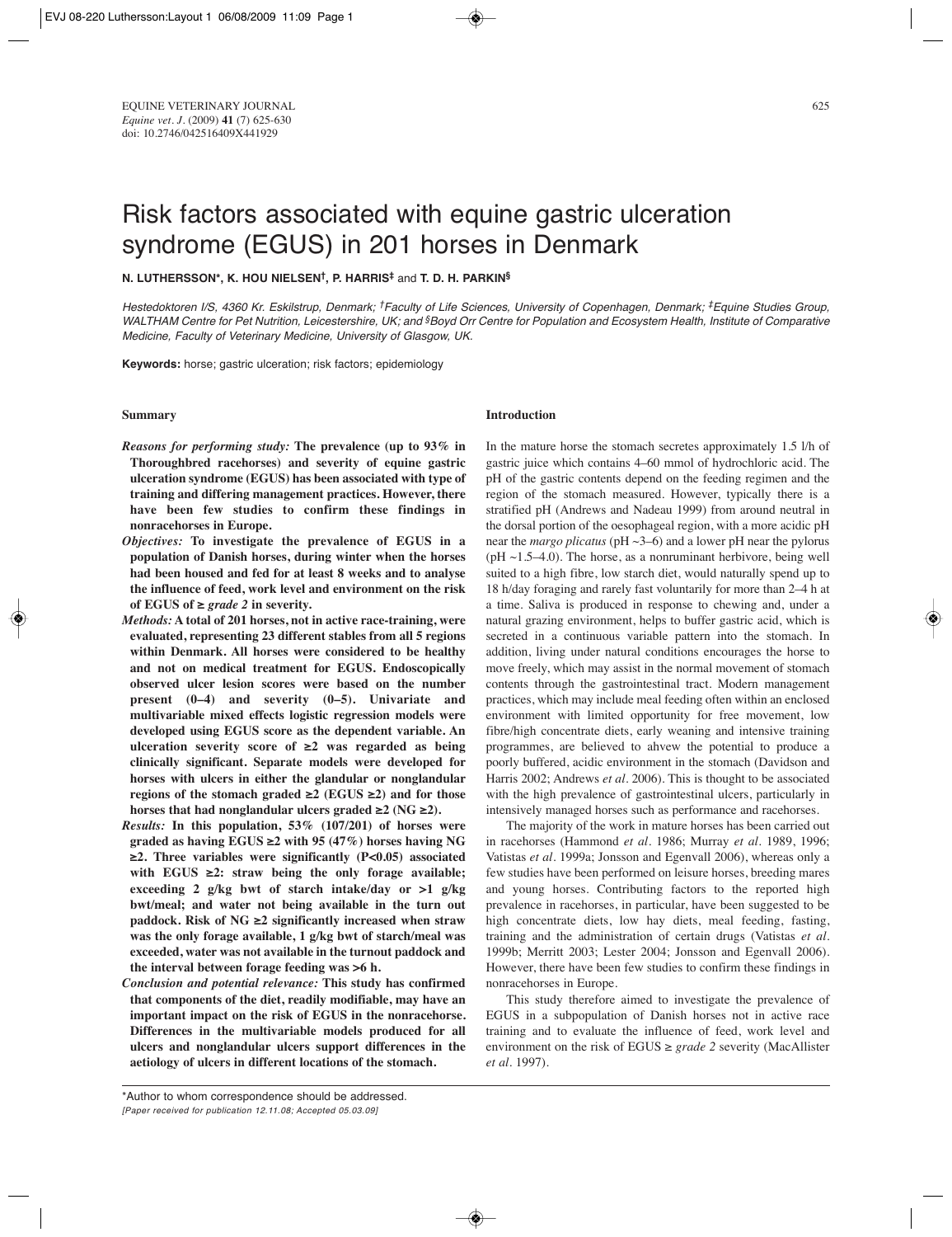# **Materials and methods**

# *Horse recruitment*

For details of the 201 horses, which formed the population studies in 23 different stables from all 5 geographical regions within Denmark, see Luthersson *et al.* (2009). Evaluations occurred in 2 winter periods between November and March 2005/2006 and 2006/2007, when the horses had access to a shelter or stable and had been fed supplementary feed for at least 8 weeks.

### *Examination*

All horses were fasted from 17–23 h prior to endoscopy and water was withheld for 5–10 h. The horses were sedated with detomidine (Domosedan 10–15  $\mu$ g/kg bwt i.v.)<sup>1</sup> and butorphanol (Torbugesic; 15-20  $\mu$ g/kg bwt i.v.)<sup>2</sup> and examined for the presence of gastric ulcers using a 300 cm flexible video endoscope<sup>3</sup>. A thorough as possible examination of all areas of the stomach was performed (Luthersson *et al.* 2009). Ulcer lesion scores were based on the number present (0–4) and severity (0–5) (MacAllister *et al.* 1997) as described in the companion paper. The location of the ulcers was also recorded as being either glandular only, nonglandular only or both. The same investigator (N.L.) performed all scoring without any prior knowledge of any horse level factors.

Bodyweight was estimated using a commercial height specific weigh tape<sup>4</sup> (Ellis and Hollands 2002), and body condition score determined using the 1–9 scale adapted from Henneke *et al.* (1983).

### *Questionnaire*

In addition to the details relating to the individual horse evaluated in Luthersson *et al.* (2009), information was collected with respect to feeding, management and workload. This included details of the purpose/type of work, workload for riding horses, type of stable, type of bedding, time spent outdoors per day, type of paddock, availability of water in the outdoor paddock, number of concentrate and forage meals fed per day, longest intervals between meals (for both forage and concentrate), meal size, type of forage and appetite. A copy of the questionnaire is available from the corresponding author.

An estimate of the starch intake/day (g/kg bwt) as well as starch intake/meal (g/kg bwt/meal) was made for each horse, excluding any starch provided from forage (hay/haylage/straw or pasture) and using standard analytical data provided for Danish cereals (Strudsholm *et al.* 1997) and the manufacturer provided information for proprietary feeds.

#### *Statistical analysis*

Univariate and multivariable single-level and mixed effects logistic regression models were developed using EGUS score as the dependent variable. The yard at which the horse was located was included as a random effect. An EGUS severity score of ≥2 was regarded as clinically significant gastric ulceration. All variables with a P value of  $\leq 0.25$  during the univariate screening process were available for inclusion in the final multivariable models. However, all variables were also forced into the final models to assess for confounding. Mixed effects multivariable logistic regression models were developed, using a forward selection procedure. Variables with strong *a priori* biological reasons for inclusion were also considered in the final model. Variables were retained in models if they significantly reduced the residual deviance of the model (likelihood ratio statistic [LRS] P<0.05).

Two multivariable models were developed. The first used all horses with EGUS  $\geq 2$  as the dependent variable. In the second, only those horses with EGUS  $\geq 2$  in the nonglandular region of the stomach were defined as cases (NG  $\geq$ 2).

The degree of yard level clustering was assessed by calculation of intraclass correlations and variance inflation factors (Dohoo *et al.* 2003).

The fit of the final single-level multivariable models was assessed using the Hosmer-Lemeshow goodness-of-fit test (Hosmer and Lemeshow 2000). Covariate patterns with the greatest leverage, delta betas, delta  $\chi^2$  and delta deviance values were identified for final multivariable models. Individual observations within these covariate patterns were identified and removed from the models and the change in the value of the coefficients was reassessed (Hosmer and Lemeshow 2000). The predictive ability of the single level models was determined by generating a receiver operating characteristic (ROC) curve.

All models were built using STATA version  $10.0<sup>5</sup>$ .

#### **Results**

# *Endoscopic findings*

Details of endoscopic findings and the effect of age, breed, gender and behaviour on the prevalence of EGUS are discussed in Luthersson *et al.* (2009). Overall, taking the glandular and nonglandular regions into consideration, in this study population 53% (107/201) of horses were graded as having a severity score  $\geq$ 2 (24%: score 2; 16%: score 3; 9%: score 4 and 3%: score 5). Sixteen percent were graded 0 and 30% (61) as score 1.

# *Risk factors*

*Horses with gastric ulceration graded ≥2 severity, regardless of location in the stomach (EGUS* ≥2): Two single level and 2 mixed effects multivariable logistic regression models were developed, using the 2 different measures of starch intake (per day or per meal). The same risk factors were identified in both single level models but the point estimates of odds ratios, 95% CI and P values were altered (Tables 1 and 2). Three variables were associated with

|                                   |  |  |  | TABLE 1: Single and mixed effects (fitting yard as a random effect) |  |  |  |  |
|-----------------------------------|--|--|--|---------------------------------------------------------------------|--|--|--|--|
|                                   |  |  |  | multivariable logistic regression models developed for EGUS ≥2      |  |  |  |  |
| (including starch intake per day) |  |  |  |                                                                     |  |  |  |  |

|                                 | Single level model |                      |   |  | Mixed effects model |                   |      |  |
|---------------------------------|--------------------|----------------------|---|--|---------------------|-------------------|------|--|
| Variable                        | Odds<br>ratio      | 95%<br>СI            | P |  | Odds<br>ratio       | 95%<br>СI         | Р    |  |
| Available forage                |                    |                      |   |  |                     |                   |      |  |
| Hay or haylage (ref)            |                    |                      |   |  |                     |                   |      |  |
| Straw only                      |                    | 4.4 1.5 - 12.6 0.006 |   |  | 4.5                 | $1.4 - 14.9$ 0.01 |      |  |
| Water available in the paddock? |                    |                      |   |  |                     |                   |      |  |
| Yes (ref)                       |                    |                      |   |  |                     |                   |      |  |
| No                              | 27                 | $1.4 - 5.5$ 0.005    |   |  | 2.6                 | $1.03 - 6.6$ 0.04 |      |  |
| Starch intake                   |                    |                      |   |  |                     |                   |      |  |
| <2 g/kg bwt/day (ref)           |                    |                      |   |  |                     |                   |      |  |
| $\geq$ 2 g/kg bwt/day           | 2.0                | 1.04-3.6 0.037       |   |  | 2.0                 | $0.97 - 4.1$      | 0.06 |  |

ref = Reference category;  $95\%$  CI =  $95\%$  confidence interval; mixed effects model, variance estimate for random effect Rho =  $0.11$ ; P =  $0.047$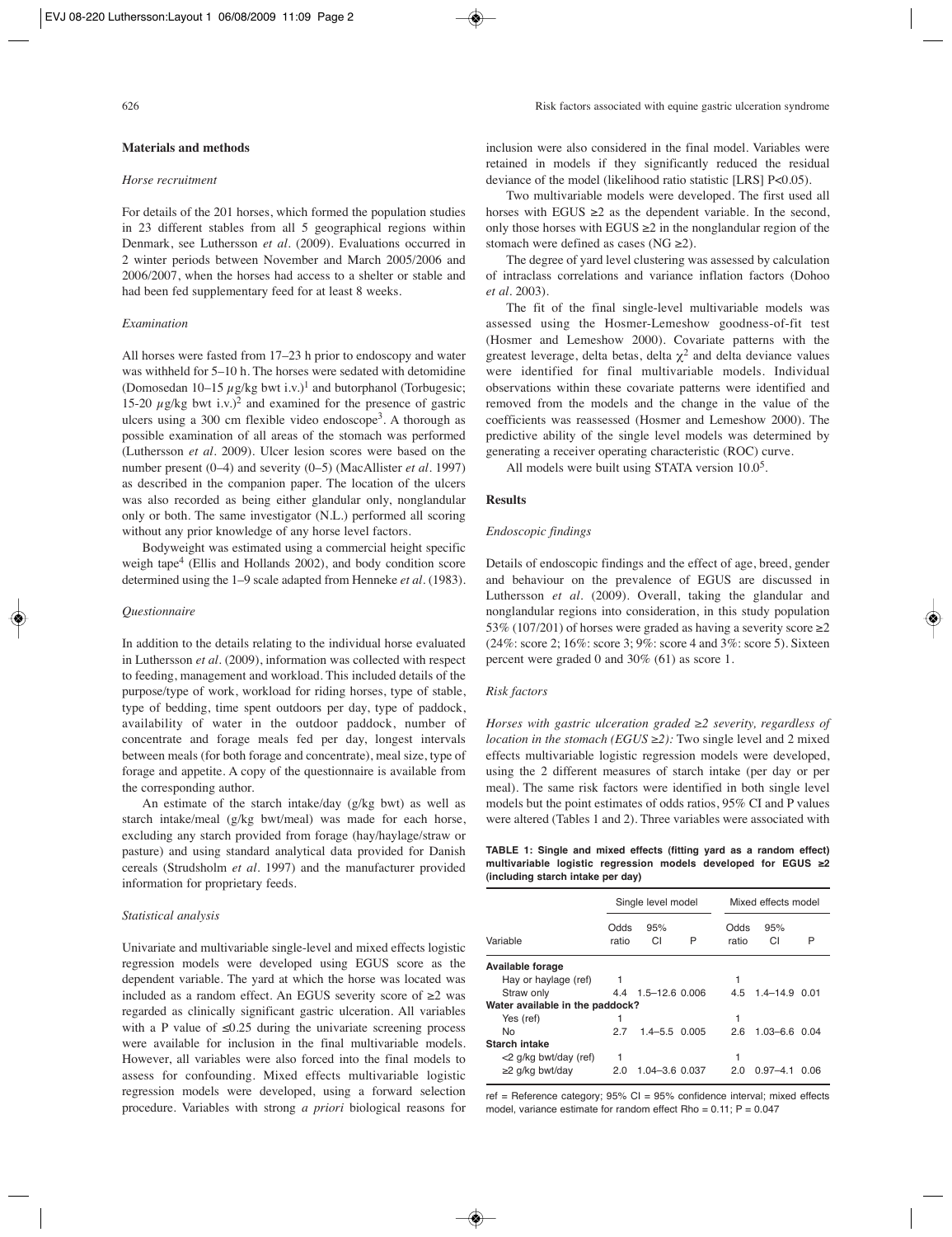EGUS  $\geq$ 2: Compared to hay or haylage, straw, as the only available forage increased the likelihood of EGUS  $\geq$  2 by 4.4 times  $(95\% \text{ CI} = 1.5 - 12.6; P = 0.006)$  or 5.7 times  $(95\% \text{ CI} = 2.0 - 16.7;$  $P = 0.001$ , depending on which measure of starch intake was used in the model (Tables 1 and 2, respectively). Exceeding 2 g/kg bwt of starch intake per day was associated with an approximately 2-fold increase in the likelihood of EGUS  $\geq 2$  (95% CI = 1.04–3.6;  $P = 0.037$ ) (Table 1). Alternatively, when included on a per meal basis, a starch intake between 1 g/kg bwt per meal and 2 g/kg bwt per meal, was associated with a 2.6 times increase in the likelihood of EGUS ≥2 (95% CI = 1.3–5.2; P = 0.006) and an intake greater than 2 g/kg bwt per meal increased the likelihood of EGUS  $\geq$ 2 by 3.2 times (95% CI = 1.3-7.7; P = 0.009: Table 2). When water was not available in the paddock the likelihood of EGUS ≥2 increased by 2.7 times (95% CI = 1.4–5.5; P = 0.005) or 2.5 (95% CI = 1.2–5.1;  $P = 0.014$ ), depending upon which measure of starch intake was used in the model (Tables 1 and 2, respectively).

*Horses with nonglandular gastric ulceration graded ≥2 severity (NG ≥2):* Starch intake per day was not associated with NG ≥2. Therefore, only one single level and one mixed effects multivariable model, including starch intake per meal, was developed (Table 3). As with the previous models, straw as the only available forage increased the likelihood of nonglandular NG  $≥2$  by 4.5 times (95% CI = 1.6–12.5; P = 0.004). When water was not available in the paddock the likelihood of  $NG \geq 2$  increased by 2.4 times (95% CI = 1.2–5.1; P = 0.02). Feeding more than  $1g/kg$ bwt of starch per meal was associated with a 2.4 times increase in the likelihood of NG ≥2 (95% CI = 1.3–4.6; P = 0.007). Feeding forage in any form other than *ad libitum* increased the likelihood of NG ≥2 by 3.9 times (95% CI = 1.5–10.4; P = 0.007).

*Yard level clustering:* There was some evidence of yard level clustering. Intraclass correlations using all EGUS  $\geq 2$  and NG  $\geq 2$  as the outcomes were 0.18 and 0.23, respectively. Corresponding variance inflation factors (VIF) were 0.54 and 0.69. Inclusion of yard as a random effect had little impact on the point estimates of the odds ratios apart from an increase from 3.9 to 5.3 for the odds ratio associated with the interval between forage feeds (Table 3). There was a moderate effect on the 95% confidence intervals in all 3 models, resulting in marginal significance for starch intake per day (Table 1) and water availability (Tables 2 and 3). The degree

**TABLE 2: Single and mixed effects (fitting yard as a random effect) multivariable logistic regression models developed for EGUS ≥2 (including starch intake per meal)**

|                                 | Single level model |                    |       |               | Mixed effects model |                    |      |  |
|---------------------------------|--------------------|--------------------|-------|---------------|---------------------|--------------------|------|--|
| Variable                        | Odds<br>ratio      | 95%<br>CI          | P     | Odds<br>ratio |                     | 95%<br>СI          | P    |  |
| Available forage                |                    |                    |       |               |                     |                    |      |  |
| Hay or haylage (ref)            |                    |                    |       |               |                     |                    |      |  |
| Straw only                      |                    | 5.7 2.0-16.7 0.001 |       | 5.7           |                     | $1.7 - 18.7$ 0.005 |      |  |
| Water available in the paddock? |                    |                    |       |               |                     |                    |      |  |
| Yes (ref)                       |                    |                    |       |               |                     |                    |      |  |
| No                              | 2.5                | $1.2 - 5.1$ 0.014  |       | 24            |                     | $0.96 - 5.9$       | 0.06 |  |
| <b>Starch intake</b>            |                    |                    |       |               |                     |                    |      |  |
| <1 g/kg bwt/meal (ref)          | 1                  |                    |       |               |                     |                    |      |  |
| 1-2 g/kg bwt/meal               | 2.6                | $1.3 - 5.2$ 0.006  |       | 2.6           |                     | $1.3 - 5.5$        | 0.01 |  |
| ≥2 g/kg bwt/meal                | 3.2                | 1.3–7.7            | 0.009 | 3.5           |                     | $1.3 - 9.8$        | 0.02 |  |

ref = Reference category; 95% CI = 95% confidence interval; mixed effects model, variance estimate for random effect Rho =  $0.08$ ;  $P = 0.09$ 

of yard level variance was statistically significant in the first model  $(rho = 0.11; P = 0.047;$  Table 1) but not in models 2 and 3 (Tables 2 and 3).

*Model diagnostics, goodness of fit and predictive ability:* The final multivariable models were not significantly affected by influential covariate patterns. The Hosmer-Lemeshow goodness-of-fit statistics for the 3 single-level models were 2.3 (3 degrees of freedom [df],  $P = 0.51$ ), 1.44 (5 df,  $P = 0.92$ ) and 4.9 (4 df,  $P = 0.29$ ), indicating that there was no evidence that any of the models did not fit the data well. The models were therefore considered to be reasonably calibrated. The predictive ability of the models as measured by the area under the ROC curve varied from 69–75%, i.e. moderate to good (Hosmer and Lemeshow 2000).

# **Discussion**

In the current study, 53% of horses were defined as having clinically significant EGUS. The prevalence and severity of EGUS has been described previously in a number of different groups of horses. This figure compares with reports of up to 93% in racehorses and 37% in pleasure horses (Murray *et al.* 1996), up to 40% in Western performance Quarter Horses (Bertone 2000) and 58% in show horses (McClure *et al.* 1999). It is important to note that the exact definitions and inclusion characteristics varied between these different studies and therefore the reported prevalences are not entirely due to differences in breed, management and training practices.

For this current survey, an EGUS severity score of  $\geq 2$  was taken as being the significant criteria (see the companion paper) on which to base the analysis of risk factors. At this score and above the ulcers are considered to involve more than the superficial tissues and therefore more likely to have clinical significance. Fasting has been reported to create superficial lesions (Murray and Eichorn 1996) and therefore we considered that ulcer scores of 1 should not be considered as significant ulcers. EGUS severity score, rather than the number of lesions, was used as the response variable as McAllister *et al.* (1997) reported greater consistency between endoscopists recording severity compared with number of lesions and this was supported by Andrews *et al.* (2002).

**TABLE 3: Single and mixed effects (fitting yard as a random effect) multivariable logistic regression models developed for nonglandular EGUS (NG) ≥2** 

|                                 |       | Single level model |      |       | Mixed effects model |      |  |  |
|---------------------------------|-------|--------------------|------|-------|---------------------|------|--|--|
|                                 | Odds  | 95%                |      | Odds  | 95%                 |      |  |  |
| Variable                        | ratio | CI                 | P    | ratio | СI                  | P    |  |  |
| Available forage                |       |                    |      |       |                     |      |  |  |
| Hay or haylage (ref)            | 1     |                    |      |       |                     |      |  |  |
| Straw only                      |       | 4.5 1.6-12.5 0.004 |      | 4.2   | $1.3 - 13.8$ 0.02   |      |  |  |
| Water available in the paddock? |       |                    |      |       |                     |      |  |  |
| Yes (ref)                       |       |                    |      |       |                     |      |  |  |
| No                              | 2.4   | $1.2 - 5.1$        | 0.02 | 2.3   | $0.9 - 6.3$         | 0 1  |  |  |
| Starch intake                   |       |                    |      |       |                     |      |  |  |
| <1 g/kg bwt/meal (ref)          | 1     |                    |      |       |                     |      |  |  |
| $\geq$ 1 g/kg bwt/meal          | 2.4   | $1.3 - 4.6$ 0.007  |      | 2.6   | $1.2 - 5.4$         | 0.01 |  |  |
| Interval between forage feeds   |       |                    |      |       |                     |      |  |  |
| <6 h (effectively ad lib.)      |       |                    |      |       |                     |      |  |  |
| >6 h                            | 3.9   | 1.5–10.4 0.007     |      | 5.3   | 1.4–20.0            | 001  |  |  |

ref = Reference category:  $95\%$  CI =  $95\%$  confidence interval; mixed effects model, variance estimate for random effect Rho =  $0.13$ ; P =  $0.056$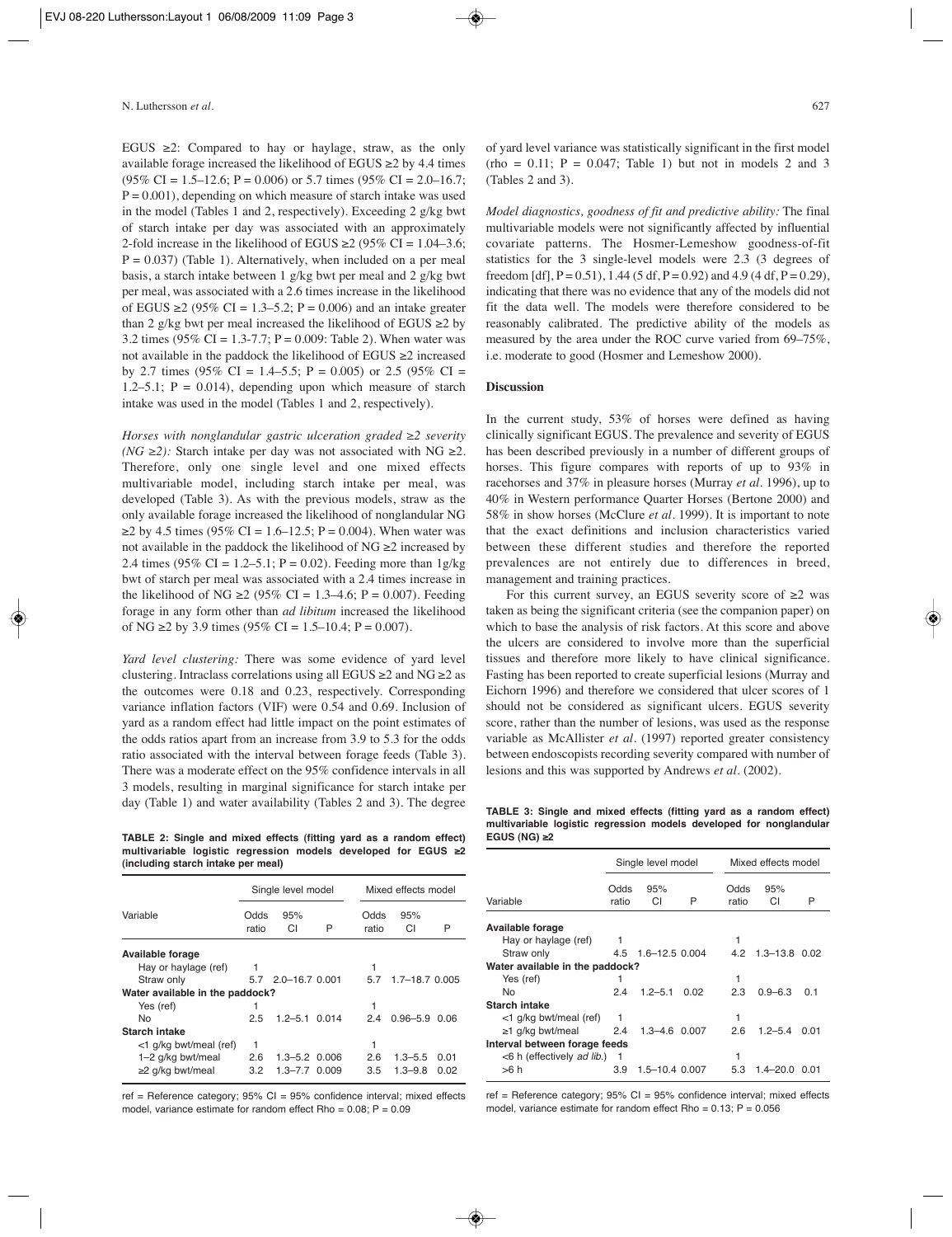Gastric ulcers probably occur when there is an imbalance between those factors that are protective to the gastric mucosa (such as mucus, bicarbonate, prostaglandins, mucosal blood flow and epithelial restitution) and those that are ulcerogenic (including the presence of hydrochloric acid, volatile fatty acids [VFAs], pepsin or bile acids) (Ethell *et al.* 2000; Lester 2004). The current study identified a number of management practices that might affect this balance. The amount of grain (starch) fed per day and per meal in particular may, for example, be very important factors in the development of EGUS. Whether measured in g/kg bwt/day or per meal, starch intake over a certain amount increased the likelihood of EGUS ≥2 or NG ≥2. It is appreciated that the starch intake per day and per meal was estimated, from manufacturers' information and analytical data provided for Danish cereals, rather than being determined directly. However, starch content can be specifically and simply determined and starch is often analysed routinely by manufacturers (P.A. Harris, unpublished data).

The authors recognise that, with both weight and starch content being estimated, there may be some inaccuracy in the starch fed/kg variable. However, there is no reason to believe that any inaccuracy would result a systematic bias resulting in a consistent over- or under-estimation of the amount of starch fed/kg bwt.

Vatistas *et al.* (1999b) were able to show the development of EGUS in all their horses within 14 days of being taken from pasture, stabled and entering a simulated training regimen. They were fed Bermuda hay b.i.d. together with 6 kg of a concentrate feed (likely to be high in starch). Similarly, Frank *et al.* (2006) noted that stabling and feeding grain once a day, one hour before the morning hay feed, at 1% bwt together with grass hay to make up a diet providing 1.5x maintenance requirements was an ulcerogenic diet. They suggested that such practices were similar to those found in many show barns and racing stables. These studies and others suggest that grain feeding is likely to be a risk factor for gastric ulceration, although specific guidelines as to the amount have not been previously identified.

High starch diets tend to result in higher VFA production in the upper layers of the gastric mat (Nadeau *et al.* 2000) and possibly higher lactic acid production in the lower layers due to failure of the gastric acid to penetrate the less moist bolus and stop rapid fermentation from occurring (Harris *et al.* 2006). These factors have been implicated in the development of gastric ulceration. When exposed to stomach mucosa *in vitro*, VFAs have been shown to reduce mucosal integrity and to affect the bioelectric properties of the mucosal tissue (Andrews *et al.* 2006, 2008). High starch diets also tend to reflect a high cereal intake and more fluid gastric contents which might promote acid splashing (Argenzio 1999; Lorenzo-Figueras and Merritt 2002). Cereals also tend to be low in calcium and, possibly, other buffering agents that may also contribute to increased risk.

Although the exact link between grain feeding and gastric ulceration is not known, this study has suggested that reducing the total amount of starch given each day as well as the amount provided in each meal may reduce the likelihood of EGUS. Additional energy could be provided through supplemental vegetable oil, which might have other advantages. Cargile *et al.* (2004) concluded that corn oil supplementation might be an effective and inexpensive way to increase the protective properties of the equine glandular gastric mucosa. However, Frank *et al.* (2006) were not able to prevent ulcer formation by oil supplementation in horses in which ulcers had been induced through the use of a high grain ration. It is possible that the level

of supplementary oil provided was not sufficient to counteract the effect of the high grain diets in these horses. Further work should include field trials of oil supplementation in horses at risk of EGUS.

An increased likelihood of EGUS ≥2 and NG ≥2 was demonstrated when straw was the only forage provided. These horses had access to straw from their bedding (without any other forage) or were being specifically provided with straw as forage and received none or only very small amounts of hay or haylage (<0.25 kg dry mass/100 kg bwt) in their daily ration. The authors are not aware of this being reported as a risk factor in previous studies. However, this may reflect differences in feeding practices as racehorses and other performance horses are not typically fed high amounts of such low energy forage. Straw is also low in protein and calcium and, therefore, may not provide additional buffering support. It can also be highly lignified and there is the potential that, especially if not chewed thoroughly, some irritation of the gastric mucosa could result from high levels of intake. It is also possible that the high lignin and silica nature of straw alters the fibrous mat in some way to increase the risk of the squamous epithelium being exposed to acidogenic factors. In one study, feeding alfalfa hay and grain resulted in higher gastric pH and less peptic injury to the gastric squamous mucosa than bromegrass hay (Nadeau *et al.* 2000). In a small study in yearlings, exercised on a mechanical walker, alfalfa hay inclusion in the diet reduced the ulcer severity compared with costal bermuda grass hay (Lybbert *et al.* 2007). The horses were all fed concentrates (T. Lybbert, personal communication). It is not currently known whether any potential beneficial effect of alfalfa may be due to protein intake, protein quality intake, calcium intake or cation-anion difference effects (Nadeau *et al.* 2000; Lybbert *et al.* 2007).

In the present study, time between forage meals of >6 h, compared with frequent forage feeding with intervals of  $<6$  h, increased the likelihood of NG≥2. Deprivation of feed for repeated periods has been shown to cause gastric ulcers in the squamous non glandular region but not the glandular region or antrum/pylorus (Murray and Grady 2002). Feed deprivation is associated with highly acidic conditions within the stomach (see Murray and Grady 2002) and the more liquid, less saliva buffered contents may be more easily displaced or 'splashed'. In equine populations where gastric ulceration is common, provision of *ad libitum* forage may significantly reduce the prevalence of EGUS. Where this is not possible or desirable, ensuring frequent access to forage, as well as providing more frequent fibre based, smaller concentrate meals (with reduced starch content) may be advantageous. Finally, using vegetable oil as a low starch, low bulk, high energy supplemental source, where appropriate, may enable more forage to be fed daily whilst maintaining the energy intake.

The current study demonstrated that horses without access to water in the paddock were more likely to have both EGUS ≥2 and NG  $\geq$ 2. In the study population, 26% of the horses did not have water available in the paddock demonstrating that a simple intervention to make water available could have had a significant impact on the total number of horses with EGUS in this group. Transportation has been associated with an increased risk of EGUS (McClure *et al.* 2005) and may be associated with disturbances in feed as well as water intake. Water intake may result in dilution of gastric fluid (Andrews *et al.* 2006) and therefore pH, although the passage of water through the stomach may depend on the nature of the gastric contents. Interestingly, the number of hours spent without water in the paddock was not a significant factor. This may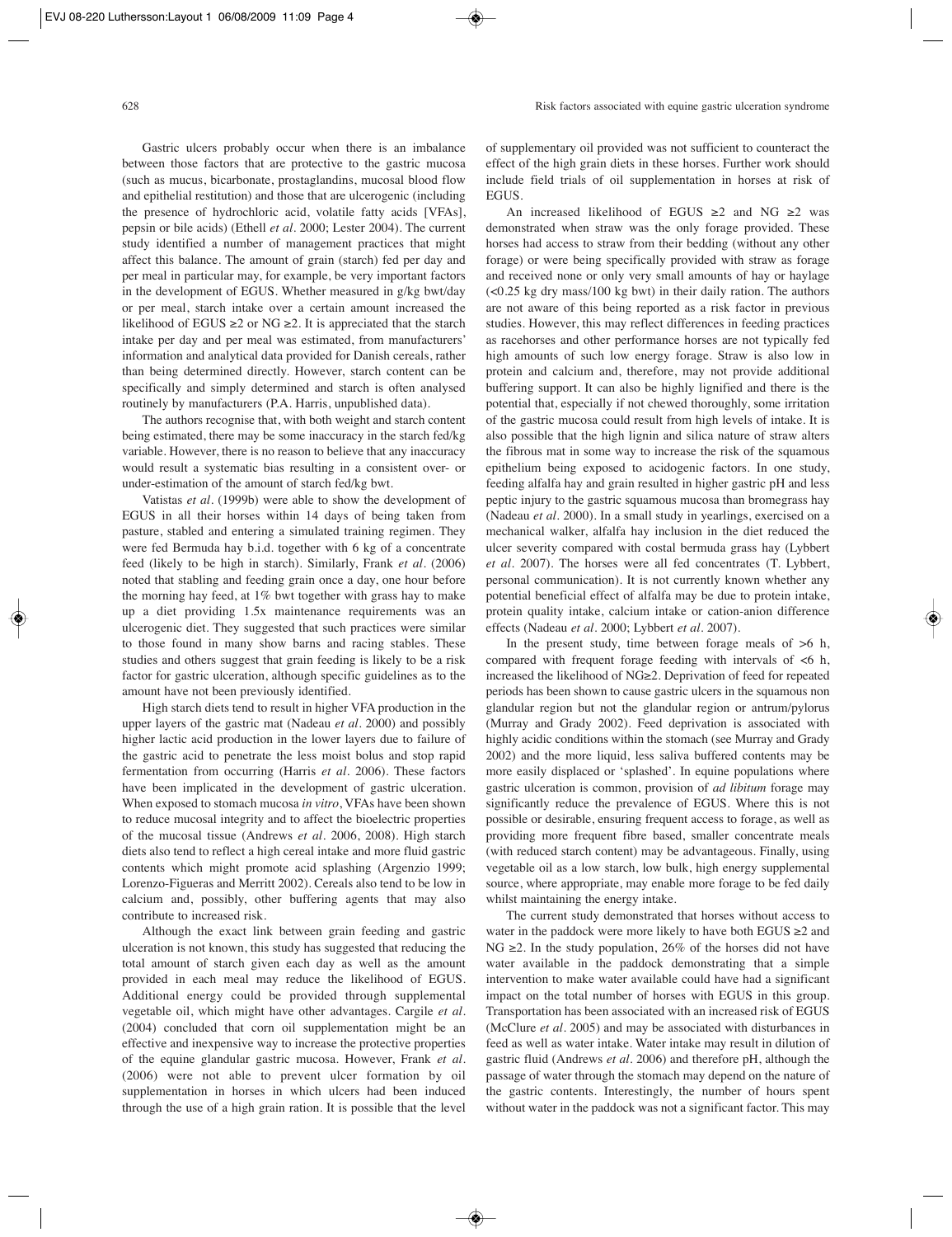be because this study did not have sufficient statistical power to detect subtle differences between groups that were without water for differing periods. However, it may also be the case that the likelihood of EGUS is increased when a horse is deprived of water for a relatively short period (approximately 4 h) and that the risk does not increase as the period without water increases past this initial short period.

Several previous studies have demonstrated potential associations between EGUS and level of exercise (Murray *et al.* 1996; Orsini 2000; Lester 2004; Chameroy *et al.* 2006; Jonsson and Egenvall 2006). However, definitions of levels of exercise and subsequent results from these reports have been inconsistent. This highlights the need in future studies to define workload clearly so that comparisons can be made. It is also important to note that, in normal training as workload changes, so does the management both with respect to the type of feed provided and the nature of any housing. Future studies should, therefore, employ multivariable techniques to account for the confounding effect of many potential risk factors on each other and the outcome of interest.

In the current study, there was no apparent effect of workload on EGUS. This may be due to the fact that even those animals in owner designated 'hard work' were not really working very intensively and perhaps, most importantly, the intake of starch was not linked with designated workload. In Denmark, it is relative cheap to feed horses cereals (a source of starch). Therefore, feeding higher amounts of cereals (oats and barley) and relatively small amounts of hay or haylage is the traditional (less expensive) way of keeping horses/ponies at riding clubs. According to many owners, forage is expensive, difficult to handle and time consuming. In contrast, horses performing at higher levels tend to be fed more meals and less starch, due to the increased use of prepared commercial feeds, typically containing less starch compared to straight grains.

In conclusion, this study highlights the importance of management practices with respect to EGUS. In particular, it suggests that reducing total amount of starch given each day as well as the amount provided in each meal may significantly reduce EGUS prevalence. Ensuring that water is available in any turnout paddock and that straw is not the only provided forage is also advisable. Finally, avoiding leaving horses without forage provision for more than 6 h should also be avoided.

#### **Manufacturers' addresses**

<sup>1</sup>Orion Corporation, Espoo, Finland. 2Fort Dodge Animal Health, Southampton, UK. 3Video Med, Munich, Germany. 4Dodson and Horrell Ltd, Kettering, Northamptonshire, UK. 5STATA, College Station, Texas, USA.

#### **References**

- Andrews, F.M. and Nadeau, J.A. (1999) Clinical syndromes of gastric ulceration in foals and mature horses. *Equine vet. J., Suppl.* **29**, 30-33.
- Andrews, F.M., Buchanan, B.R., Smith, S., Elliott, S.B. and Saxton, A.M. (2006) *In vitro* effects of hydrocholoric acid and various concentrations of acetic, propionic, butyric or valeric acids on bioelectric properties of equine gastric mucosa. *Am. J. vet. Res.* **67**, 1873-1882.
- Andrews, F.M., Buchanan, B.R., Elliott, S.B., Al Jassim, R.A.M., McGowan, C.M. and Saxton, A.M. (2008) *In vitro* effects of hydrochloric and lactic acids on bioelectric properties of equine gastric squamous mucosa. *Equine vet. J.* **40**, 301-305.
- Andrews, F.M., Reinemeyer, C.R., McCracken, M.D., Blackford, J.T., Nadeau, J.A., Saabye, L., Sotell, M. and Sacton, A. (2002) Comparison of endoscopic, necropsy and histology scoring of gastric ulcers. *Equine vet J.* **34**, 475-478.
- Argenzio, R.A. (1999) Comparative pathophysiology of non-glandular ulcer disease: a review of experimental studies. *Equine vet. J., Suppl.* **29**, 19-23.
- Bertone, J.J. (2000) Prevalence of gastric ulcers in elite, heavy use Western performance horses. *J. vet. intern. Med.* **14**, 366.
- Cargile, J.L., Burrow, J.A., Kim, I., Cohen, N.D. and Merritt, A.M. (2004) Effect of dietary corn oil supplementation on equine gastric fluid acid, sodium and prostaglandin E2 content before and during pentagastrin infusion. *J. vet. intern. Med.* **18**, 545-549.
- Chameroy, K.A., Nadeau, J.A., Bushmich, S.L., Dinger, J.E., Hoagland, T.A. and Saxton, A.M. (2006) Prevalence of non-glandular gastric ulcers in horses involved in a University Riding program. *J. equine vet. Sci.* **26**, 207-211.
- Davidson, N. and Harris, P. (2002) Nutrition and welfare. In: *The Welfare of Horses,* Ed: N. Waran, Kluwer Academic, Dordrecht. pp 45-76.
- Dohoo, I., Martin, W. and Stryhn, H. (2003) *Veterinary Epidemiologic Research*, AVC, Charlottetown. pp 362-367.
- Ellis, J.M. and Hollands, T. (2002) Use of height-specific weigh tapes to estimate the bodyweight of horses. *Vet. Rec.* 632-634.
- Ethell, M.T., Hodgson, D.R. and Hills, B.A. (2000) Evidence for surfactant contributing to the gastric mucosal barrier of the horse. *Equine vet. J.* **32**, 470- 474.
- Frank, N., Andrews, F.M., Elliott, S.B. and Lew, J. (2006) Effects of dietary oils on the development of gastric ulcers in mares. *Am. J. vet. Res.* **66**, 2006-2011.
- Hammond, C.J., Mason, D.K. and Watkins, K.L. (1986) Gastric ulceration in mature Thoroughbred horses. *Equine vet. J.* **18**, 284-287.
- Harris, P.A., Coenen, M., Frape, D.L., Jeffcott, L.B. and Meyer, H. (2006) Equine nutrition and metabolic disease. In: *Equine Manual,* Eds: A. Higgins and J. Snyder, Elsevier Saunders, London. pp 151-222.
- Henneke, D.R., Potter, G.D., Kreider, J.L. and Yeates, B.F. (1983) Relationship between condition score, physical measurements and body fat percentage in mares. *Equine vet. J.* **15**, 371-372.
- Hosmer, D.W. and Lemeshow, S. (2000) *Applied Logistic Regression*, 2nd edn., John Wiley and Sons, New York.
- Jonsson, H. and Egenvall, A. (2006) Prevalence of gastric ulceration in Swedish Standardbreds in race-training. *Equine vet. J.* **38**, 209-213.
- Lester, G.D. (2004) Gastrointestinal diseases of performance horses. In: *Equine Sports Medicine and Surgery,* Eds: K.W. Hinchcliff, A.J. Kaneps and R.J. Geor, Saunders Elsevier, Philadelphia. pp 1037-1043.
- Lorenzo-Figueras, M. and Merritt, A.M. (2002) Effects of exercise on gastric volume and pH in the proximal portion of the stomach of horses. *Am. J. vet. Res.* **63**, 1481-1487.
- Luthersson, N. Hou Nielsen, K., Harris, P. and Parkin, T.D.H. (2009) The prevalence and anatomical distribution of equine gastric ulceration syndrome (EGUS) in 201 horses in Denmark. *Equine vet. J.* **41**, 619-624.
- Lybbert, T., Gibbs, P., Cohen, N. and Sigler, D. (2007) Gastric ulcer syndrome in exercising horses fed different types of hay. In: *Proceedings of the 20th Equine Science Symposium*, Maryland. pp 128-129.
- MacAllister, C.G., Andrews, F.M., Deegan, E., Ruoff, W. and Olovson, S.G. (1997) A scoring system for gastric ulcers in the horse. *Equine vet. J.* **29**, 430-433.
- McClure, S.R., Glickman, L.T. and Glickman, N.W. (1999) Prevalence of gastric ulcers in show horses. *J. Am. vet. med. Ass.* **215**, 1130-1133.
- McClure, S.R., Carithers, D.S., Gross, S.J. and Murray, M.J. (2005) Gastric ulcer development in horses in a simulated show or training environment. *J. Am. vet. med. Ass.* **227**, 775-777.
- Merritt, A.M. (2003) The equine stomach: A personal perspective. *Proc. Am. Ass. equine Practnrs.* **49**, 75-102.
- Murray, M.J., Grodinsky, C., Anderson, C.W., Radue, P.F. and Schmidt, G.R. (1989) Gastric ulcers in horses: A comparison of endoscopic findings in horses with and without clinical signs. *Equine vet. J., Suppl.* **7**, 68-72.
- Murray, M.J., Schusser, G.F., Pipers, F.S. and Gross, S.J. (1996) Factors associated with gastric lesions in Thoroughbred horses. *Equine vet. J.* **28**, 368-374.
- Murray, M.J. (1999) Pathophysiology of peptic disorders in foals and horses: a review. *Equine vet. J., Suppl.* **29**, 14-18.
- Murray, M.J. and Grady, T.C. (2002) The effect of a pectin-lecithin complex on prevention of gastric mucosal lesions induced by feed deprivation in ponies. *Equine vet. J.* **34**, 195-198.